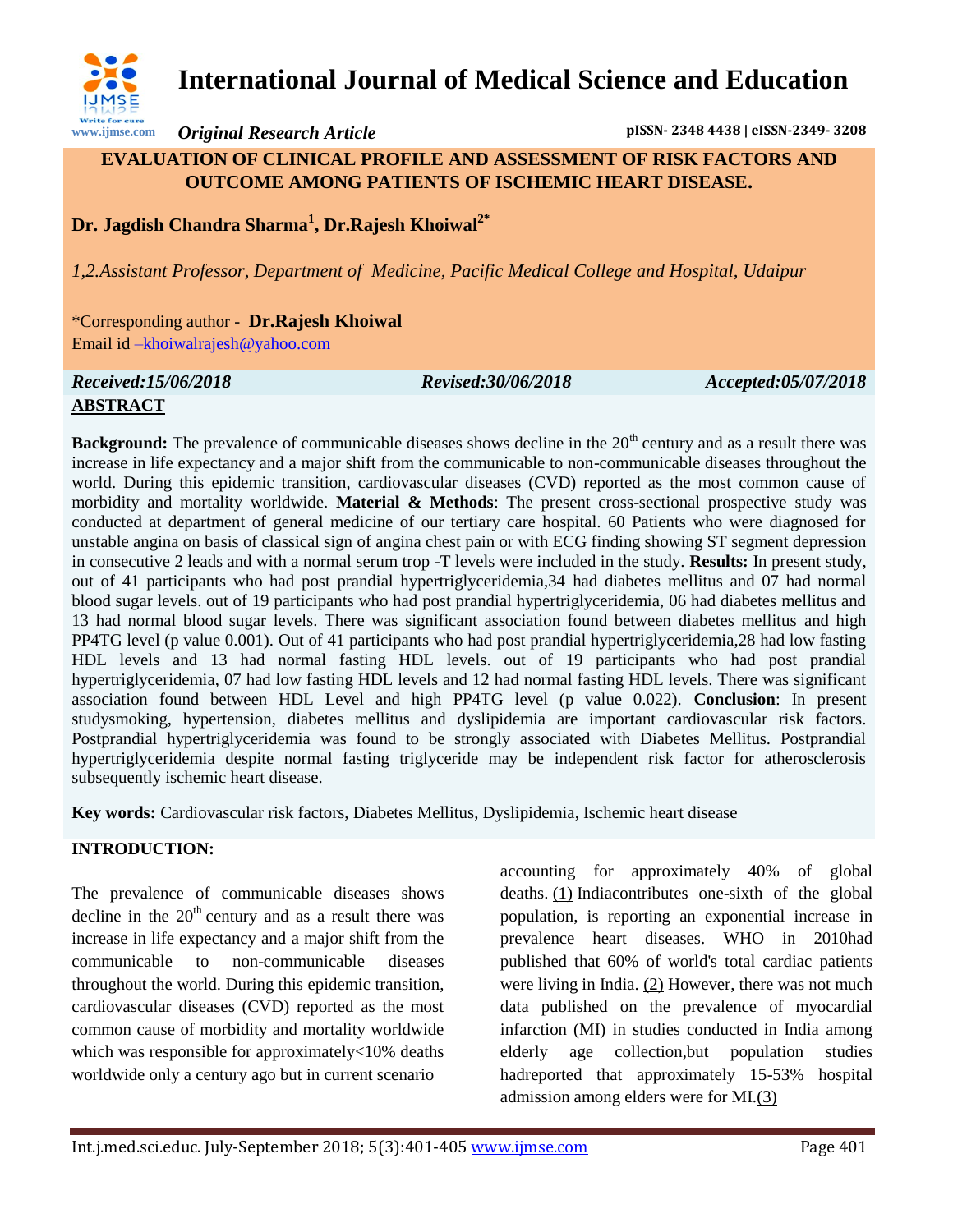Coronary heart disease (CHD) in current scenariois the leading cause of Mortality and morbidity among men and in middle aged women in both developed and developing nations. In India population of women constitute approximately 48% of the whole population; however due to under diagnosis, undertreatment and under researches the data for CHD among women isinadequate and therefore CHD remains analarming health problem of women in India. [\(1\)](http://www.heartindia.net/article.asp?issn=2321-449x;year=2013;volume=1;issue=3;spage=73;epage=77;aulast=Sahni#ref1) Along with above stated facts CHD in women shows atypical presentation, before onset of menopause the incidence of CHD is lower and coronary manifestations reported usually 10 years later as compared to men and incidence of myocardial infarction (MI) reported 20 years laterapproximatelyas compared to men.

Several risk factors would contribute to the reported higher incidence of ischemic heart diseases, the prevalence rate of hyperlipidemia, hypertension, diabetes and smoking and the duration of exposure of these risk factors along with age and sex of the patient. There is not much data and studies are available for ischemic heart disease for the geographical area of southern Rajasthan. Hence present study was conducted to evaluate the clinical profile of ischemic heart diseases and to assess the risk factors present among study participants and to know the outcome of the disease in our study area.

## **MATERIALS & METHODS**

The present cross-sectional prospective study was conducted at department of general medicine of our tertiary care hospital. The study duration was of two months from May 2018 to June 2018. A sample size of 60 was calculated at 95% confidence interval at 10% acceptable margin of error by epi info software version 7.2. Patients who were diagnosed for unstable angina on basis of classical sign of angina chest pain or with ECG finding showing ST segment depression in consecutive 2 leads and with a normal serum trop - T levels. We also set an inclusion criteria of fasting serum cholesterol level less than 180 mg%. Clearance from Institutional Ethics Committee was taken before start of study. Written informed consent was taken from each study participant. Clinical examination, mainly cardiovascular system and detailed history

including family and dilatory history were recorded and routine blood investigations and fasting lipid profile were done. Patients who were on lipid lowering drugs, cases of Printz metal angina or previously diagnosed case of IHD, case of rheumatic heart disease, case of hemoglobinopathies, case of chronic liver disease and renal diseases, had hypercoaguable states or hyperhomocysteinemia and patients on hormone therapy or on pioglitazone for last month were excluded from the study.

Patients were not allowed to take high fat diet i.e. ghee, butter, cheese, chocolate, ice cream etc. The cut off values were set according to AHA guidelines i.e. for HDL cholesterol <40 mg%, for fasting serum triglyceride >150 mg%, for LDL >130 mg% and postprandial triglyceride value is >160 mg% were considered significant. Data were entered in the MS office 2010 spread sheet and Epi Info v7. Data analysis was carried out using SPSS v22. Qualitative data was expressed as percentage (%) and Pearson's chi square test was used to find out statistical differences between the study groups. If the expected cell count was  $< 5$  in more than 20% of the cells then Fisher's exact test was used. All tests were done at alpha (level significance) of 5%; means a significant association present if p value was less than 0.05.

# **RESULTS**

In present study, out of 60 patients 38 were males and 22 were females, so male predominance was seen. Majority of patients i.e. 26 were in 41-50 age group followed by 15 in 30-40 age group. While 13 and 06 patients were in 51-60 and more than 60 years age group respectively. The mean age of presentation was 46.8±6.4 years.(Table 1)

In the present study serum triglyceride level more than 160 mg% after four hours of lunch is marked as post prandial hypertriglyceridemia. 41 patients (68.33%) reported to have post prandial hypertriglyceridemia. Out of them 27 were males and 14 were females. Out of the total 35 patients had low fasting HDL level i.e. less than 40 mg%, including 23 male and 12 females. Rest 25 patients had high fasting HDL level. Out of the total study participants 40 were found positive for diabetes mellitus which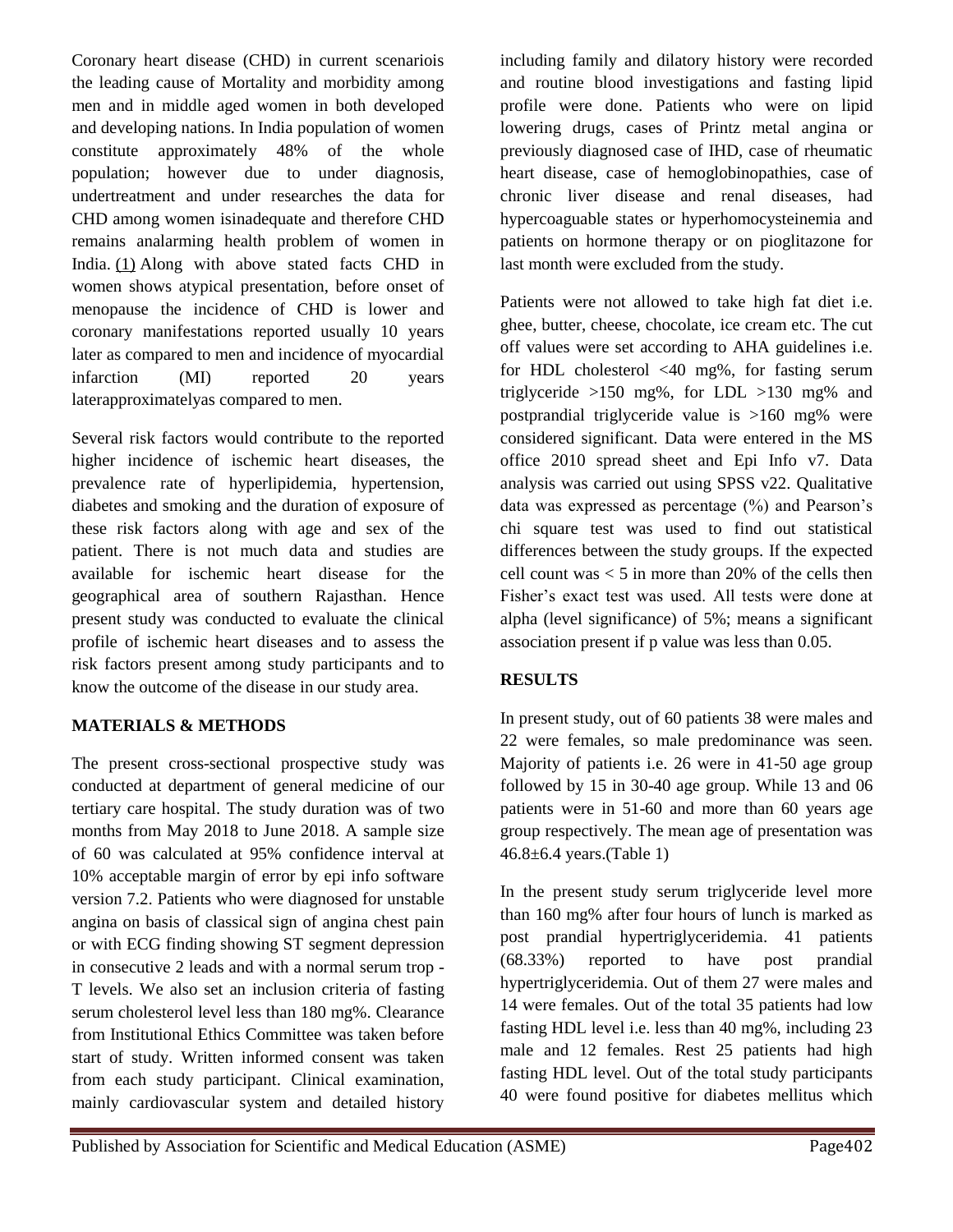includes 24 males and 16 females. Rest 20 patients had normal blood sugar levels. Out of the total study participants 37 had hypertension which includes 24 males and 13 females. Rest 23 patients were normotensives. Out of the total study participants 32 were smokers which includes 30 males and 02 females. Rest 28 patients were nonsmokers. (Table 2)

**Table 1: Distribution of study participants according to age and gender**

|              | Male<br>Age | <b>Female</b> | <b>Total</b> |
|--------------|-------------|---------------|--------------|
| (years)      |             |               |              |
| $30 - 40$    | 10          | 5             | 15           |
| $41 - 50$    | 14          | 12            | 26           |
| 51-60        | 9           | 4             | 13           |
| >60          | 5           | 1             | 6            |
| <b>Total</b> | 38          | 22            | 60           |

**Table 2: Distribution of study participants according to various study parameters**

| <b>Parameters</b>   |         | Male | Female | <b>Total</b> |
|---------------------|---------|------|--------|--------------|
| Pp4tg               | Normal  | 11   | 08     | 19           |
|                     | High    | 27   | 14     | 41           |
| <b>HDL</b>          | Low     | 23   | 12     | 35           |
|                     | Normal  | 15   | 10     | 25           |
| DM                  | Present | 24   | 16     | 40           |
|                     | Absent  | 14   | 06     | 20           |
| <b>Hypertension</b> | Present | 24   | 13     | 37           |
|                     | Absent  | 14   | 09     | 23           |
| <b>Smoking</b>      | Present | 30   | 02     | 32           |
|                     | Absent  | 08   | 20     | 28           |

In present study, out of 41 participants who had post prandial hypertriglyceridemia,34 had diabetes mellitus and 07 had normal blood sugar levels. out of 19 participants who had post prandial hypertriglyceridemia, 06 had diabetes mellitus and 13 had normal blood sugar levels. There was significant association found between diabetes mellitus and high PP4TG level (p value 0.001). Out of 41 participants who had post prandial hypertriglyceridemia,28 had low fasting HDL levels and 13 had normal fasting HDL levels. out of 19 participants who had post prandial hypertriglyceridemia, 07 had low fasting

HDL levels and 12 had normal fasting HDL levels. There was significant association found between HDL Level and high PP4TG level (p value 0.022).(Table 3)

|                                  | Table3: Association of PP4TG with diabetes |  |  |  |  |
|----------------------------------|--------------------------------------------|--|--|--|--|
| mellitus and fasting HDL levels. |                                            |  |  |  |  |

|                 |         | <b>Normal</b><br>PP4TG | High<br>PP4TG | value |
|-----------------|---------|------------------------|---------------|-------|
| <b>Diabetes</b> | Present | 06                     | 34            | 0.001 |
|                 | Absent  | 13                     | 07            |       |
| HDL.            | Low     |                        | 28            | 0.022 |
|                 | Normal  |                        | 13            |       |

### **DISCUSSION**

In present study, 69% patients were aged less than 55 years while 75% female and 62% male were aged less than 55 years with mean age of  $51.2\pm6.4$  these finding shows that middle aged patients are more likely to be selected for study like our study (p value  $\langle 0.05 \rangle$ ). In Hiroyasu et al study, 55% were male and 45% were females with an average of  $55.1\pm6.3$  years which correlates well with our study.10 Similar finding seen in Cohn et al study these findings suggest that all persons having ischemic heart disease they pass from impaired post prandial lipid metabolism and then they have fasting dyslipidemia.11 In present study, out of 60 patients (68%)showed serum triglyceride level >160 mg% after four hours of meal. Out of 60 patients,38 out of 60 males (63.3%) and 30 out of 40females (67.5%) showed postprandial hypertriglyceridemia. the mean fasting triglyceride and PP4TG was  $136\pm19$  mg% and  $182\pm26$  mg% respectively ( $p$  value $<0.05$ ). Furthermore, these data suggest that ischemic heart disease patients might have impaired postprandial lipid metabolism despite having normal fasting serum triglyceride levels. The association between postprandial hypertriglyceridemia and atherosclerosis should be proved by direct and indirect methods.

Present study finding suggests that there is association between coronary heart disease and PP4TG levels being relative risk of 1.77. In Hiroyasu et al study, 58% male and 64% female patients showed post prandial hypertriglyceridemia (p value<0.05).10 In Nordestgaard et al study showed that non-fasting triglyceride level independently predicts myocardial infarction, ischemic heart disease and death.12 Both studies correlates with present study finding.in our study, no relation found between HDL Level and high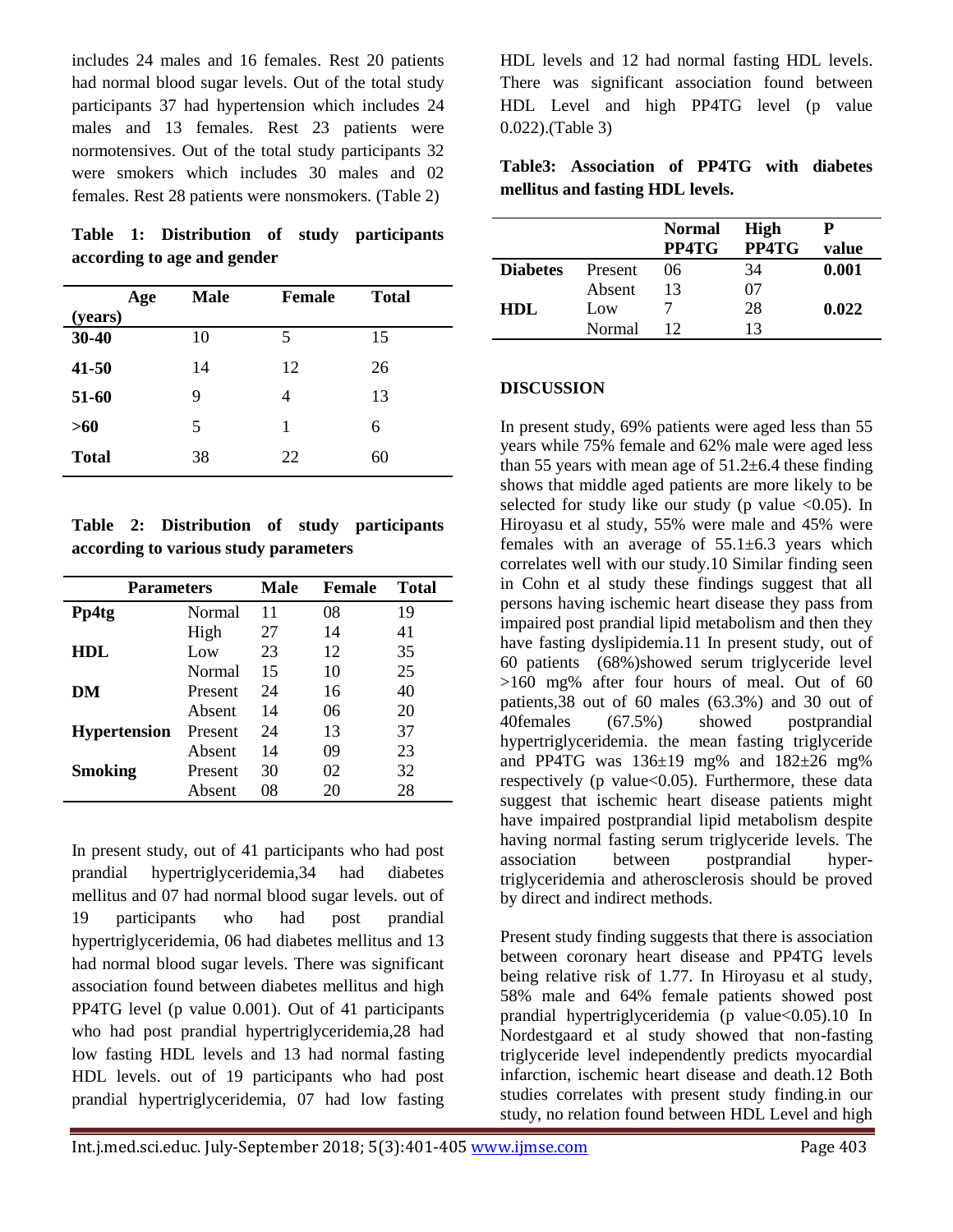PP4TG level (p value 0.34). In present study, 68% Patients were Diabetic and 68% patients had post prandial hypertriglyceridemia. Amongst 68% patients having postprandial hypertriglyceridemia, 57% were diabetic and only 11 were non-diabetic. In remaining 32 patients, who had normal PP4TG level 11 were diabetic and 21 were nondiabetic.

There was strong association found between diabetes mellitus and high PP4TG levels. The calculated odds ratio is 10.1 similar finding was found in Axelton et al and Teno S et alstudy.13,14 In Malte et al study on post prandial hypertriglyceridemia and type 2 diabetes mellitus showed postprandial lipid intolerance despite having normal fasting triglyceride level and increased risk of macroangiopathy. In Teno S et al study also showed that postprandial hypertriglyceridemia despite normal fasting triglyceride may be an independent risk factor for early atherosclerosis in type 2 diabetes.(14)

In present study, 62% patients were hypertensive in which out of which 39 (65%) and 23 (57.5%) females were found to be hypertensive. Similar results found in Mannie V et al study which shows that early lipid lowering therapy and hypertension control decreases the incidence of coronary heart disease.(15)

In present study, 81.6% were male smokers while only 10% females were smokers. Cigarrete smoking found to be major risk factor in the study. Smokers have more chances of myocardial infarction and angina even at a much younger age than do non smokers16.People who smoke are up to four times likely to die from coronary heart disease than nonsmokers.17

Hospital stay outcome was good. 81.2% patients remained free of cardiac events during 30 days follow up while only 13.7% were presented with recurrent ischemia. Similar results found in Dionoso et al study.18 76.4% patients remained free of cardiac events and 11.7% had readmission for unstable angina. No mortality occurred during entire study period.

## **CONCLUSION**

Ischemic heart disease is common in middle age patients with predominantly in males. Smoking, hypertension, diabetes mellitus and dyslipidemia are important cardiovascular risk factors for ischemic heart disease. Furthermore, in the present study, authors found statistically significance correlation

between postprandial hypertriglyceridemia and incidence of ischemic heart disease even in patients having normal fasting triglyceride levels. These observations are in contrast that fasting triglyceridemia is major predictor of atherosclerosis suggesting that patients having higher postprandial triglyceride levels have higher risk of ischemic heart disease. There is statistically significant correlation found between postprandial hypertriglyceridemia and diabetes mellitus. So postprandial hypertriglyceridemia may be an independent risk factor for atherosclerosis in ischemic heart disease patients. So, evaluation of post prandial triglyceride level is important during clinical assessment of ischemic heart disease patients. Furthermore, early diagnosis and prompt treatment of cardiovascular risk factors can reduce mortality and morbidity related to ischemic heart disease. Limitations of study were small sample size, precise time interval for blood sample collection and dietary fat intake during meal which would have helped in analysis.

### **REFERENCES**

- 1. Kasper, Fauci, Hauser, Longo. Harrison's principles of internal medicine, 19th ed. McGraw Hill Education;2016:1439.
- 2. Zipes, Libby, Bonow, Mann, Braunwald's heart disease, 11th edition. Elsevier;2018:2982-83.
- 3. Uiterwaal CS, Grobbee DE, Witteman JC, van Stiphout WA, Krauss XH, Havekes LM, de Bruijn AM, van Tol A, Hofman A. Postprandial triglyceride response in young adult men and familial risk for coronary atherosclerosis. Ann Internal Med. 1994;121(8):576-83.
- 4. Iso H, Naito Y, Sato S, Kitamura A, Okamura T, Sankai T, et al. Serum triglycerides and risk of coronary heart disease among Japanese men and women. Am J Epidemiol. 2001;153(5):490-9.
- 5. Msadiok, Mala D, Prasanna Kumar KM. Prevalence of type 2 diabetes in India (PODIS) by Indian task force on diabetes. 2001.
- 6. Elliot TG, Viberti G. Relationship between insulin resistance and the risk of CVD/CAD In diabetes mellitus and general population. Ballieres din Endocrine Metab. 1993;7(4):1063- 79.